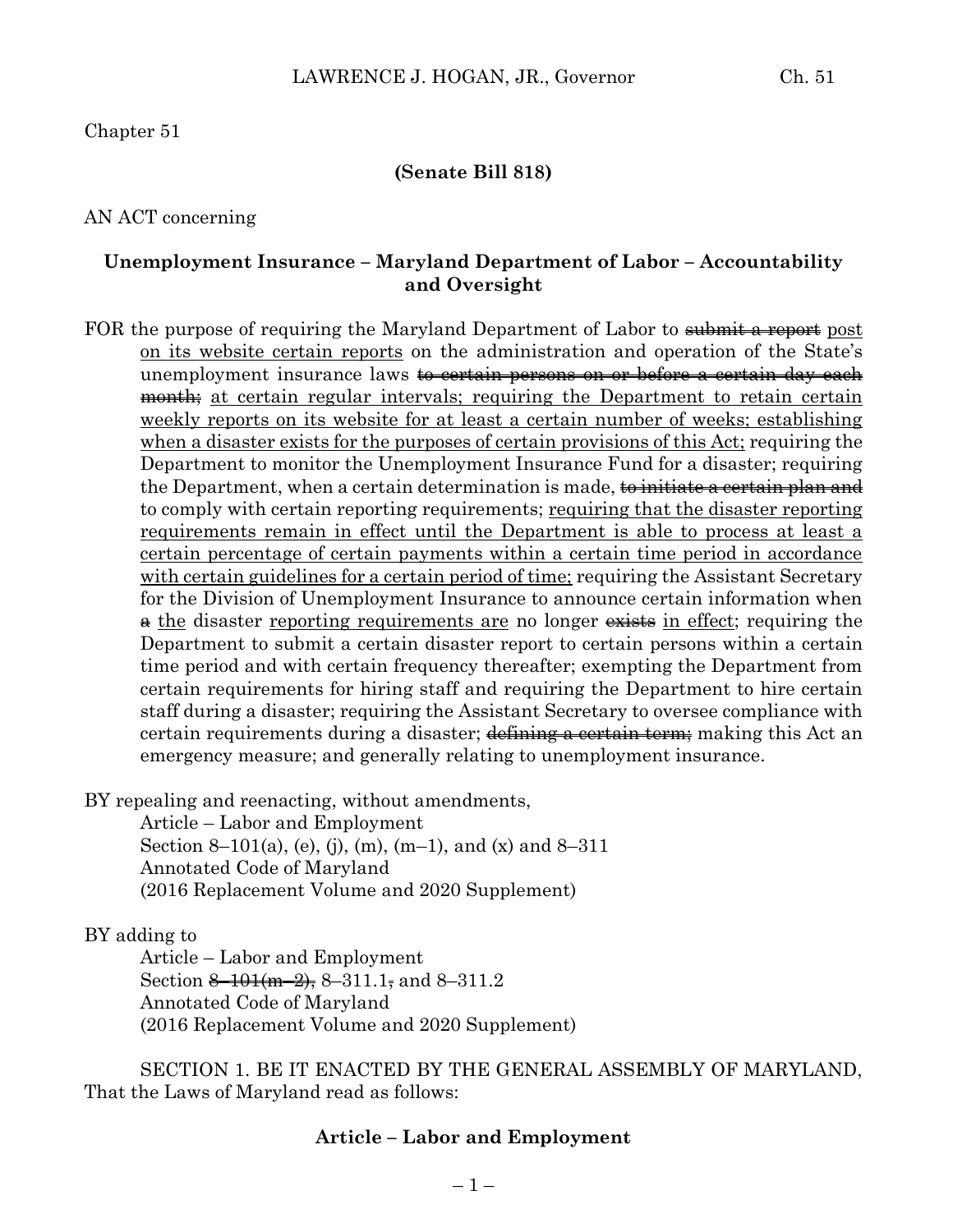### Ch. 51 2021 LAWS OF MARYLAND

8–101.

(a) In this title the following words have the meanings indicated.

(e) "Benefits" means the money that is payable under this title to an individual who is unemployed.

(j) "Claimant" means an individual who submits a claim for benefits.

(m) "Department" means the Maryland Department of Labor.

(m–1) "Determination" means a decision made by or on behalf of the Secretary under this title.

## **(M–2) "DISASTER" MEANS AN INCIDENT OR OCCURRENCE FOR WHICH AN "ON" INDICATOR UNDER § 8–1103 OF THIS TITLE TRIGGERS AN EXTENDED BENEFITS PERIOD.**

(x) "Secretary" means the Secretary of Labor.

8–311.

(a) On or before January 1 of each year, the Secretary shall submit to the Governor an annual report on the administration and operation of this title during the previous fiscal year.

(b) The annual report shall include:

(1) a balance sheet for the Unemployment Insurance Fund;

(2) a table that shows the amount of any benefit that was ineffectively charged or not charged to the experience rating record of an employer;

(3) the reason for not charging the amount of any benefit to the experience rating record of an employer;

(4) by category of disqualification, the amount of any benefit that was paid after a disqualification under Subtitle 10 of this title; and

(5) any recommendation for an amendment to this title that the Secretary considers proper.

# **8–311.1.**

## **(A) ON OR BEFORE THE FIRST DAY OF EACH MONTH, THE SECRETARY SHALL SUBMIT TO THE PRESIDING OFFICERS, THE SENATE FINANCE COMMITTEE,**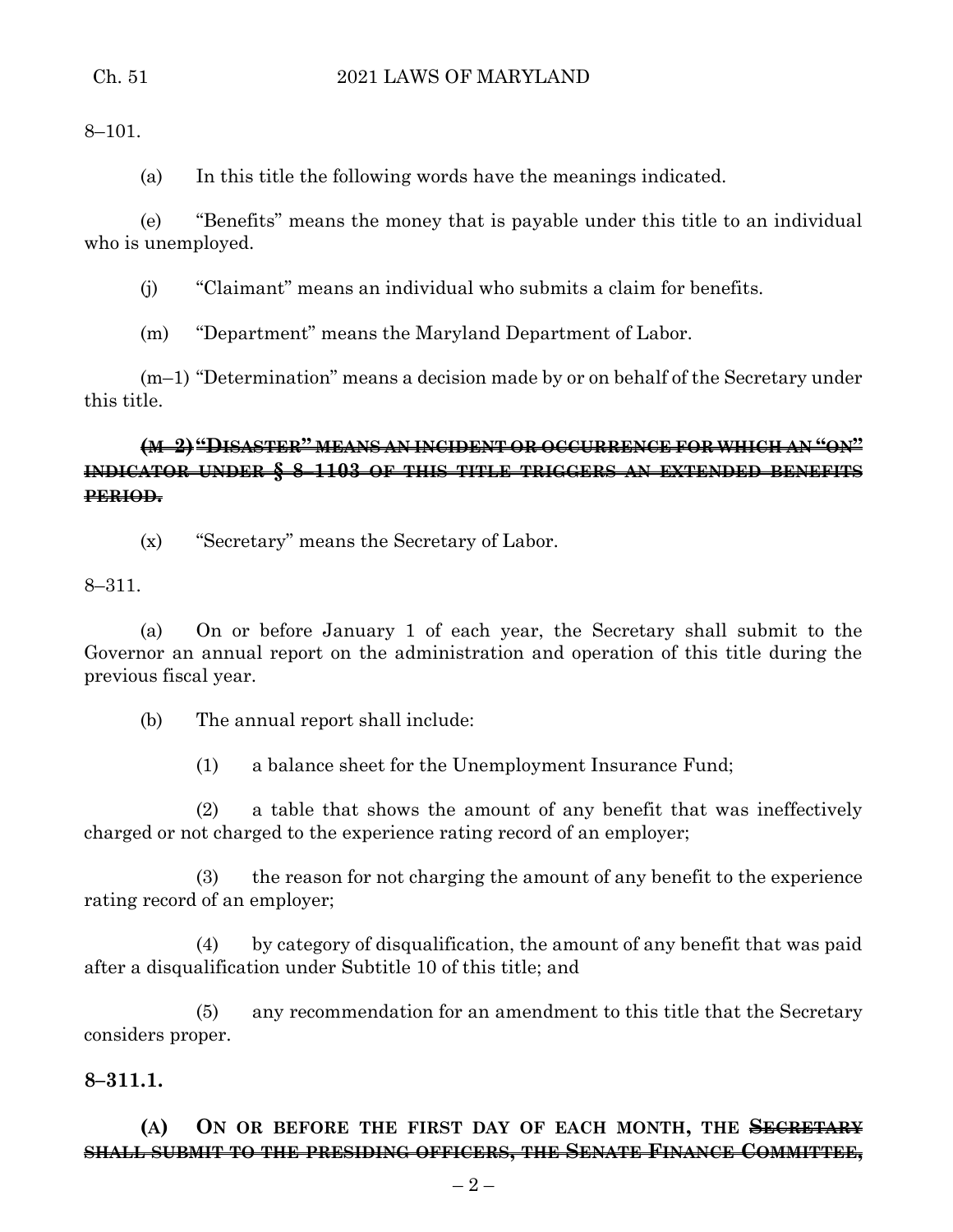**AND THE HOUSE ECONOMIC MATTERS COMMITTEE, IN ACCORDANCE WITH § 2–1257 OF THE STATE GOVERNMENT ARTICLE, DEPARTMENT SHALL POST ON ITS WEBSITE A REPORT ON THE ADMINISTRATION AND OPERATION OF THIS TITLE DURING THE IMMEDIATELY PRECEDING MONTH.**

**(B) THE REPORT SHALL INCLUDE:**

**(1) A BALANCE SHEET FOR THE UNEMPLOYMENT INSURANCE FUND;**

**(2) THE NUMBER OF CLAIMS FOR BENEFITS FILED UNDER § 8–805(A) OF THIS TITLE IN THE IMMEDIATELY PRECEDING MONTH;**

**(3) THE NUMBER OF CLAIMS PENDING ADJUDICATION AND THE NUMBER OF CLAIMS PENDING ADJUDICATION THAT WERE RESOLVED SINCE THE IMMEDIATELY PRECEDING MONTH;**

**(4) THE NUMBER OF FINAL DETERMINATIONS THAT WERE MADE UNDER § 8–806 OF THIS TITLE IN THE IMMEDIATELY PRECEDING MONTH; AND**

**(5) THE NUMBER OF CLAIMS PROCESSED BY THE DEPARTMENT DURING THE IMMEDIATELY PRECEDING MONTH.**

**(C) (1) ONCE PER WEEK, THE DEPARTMENT SHALL POST ON ITS WEBSITE A WEEKLY REPORT THAT INCLUDES THE NUMBER OF:**

**(I) OPEN CLAIMS;**

**(II) CLAIMS PENDING ADJUDICATION;**

# **(III) CLAIMS FOR WHICH THE FIRST PAYMENT HAS NOT BEEN MADE WITHIN 21 DAYS AFTER THE WEEK ENDING DATE OF THE FIRST COMPENSABLE WEEK IN THE BENEFIT YEAR;**

- **(IV) CLAIMS CLOSED;**
- **(V) CLAIMS RESOLVED BY ADJUDICATION; AND**

**(VI) CLAIMS FOR WHICH THE CLAIMANT ENCOUNTERED TECHNOLOGICAL PROBLEMS WITH THE ONLINE PORTAL.**

**(2) THE DEPARTMENT SHALL RETAIN ON ITS WEBSITE THE WEEKLY REPORTS FOR AT LEAST THE IMMEDIATELY PRECEDING 8 WEEKS.**

**8–311.2.**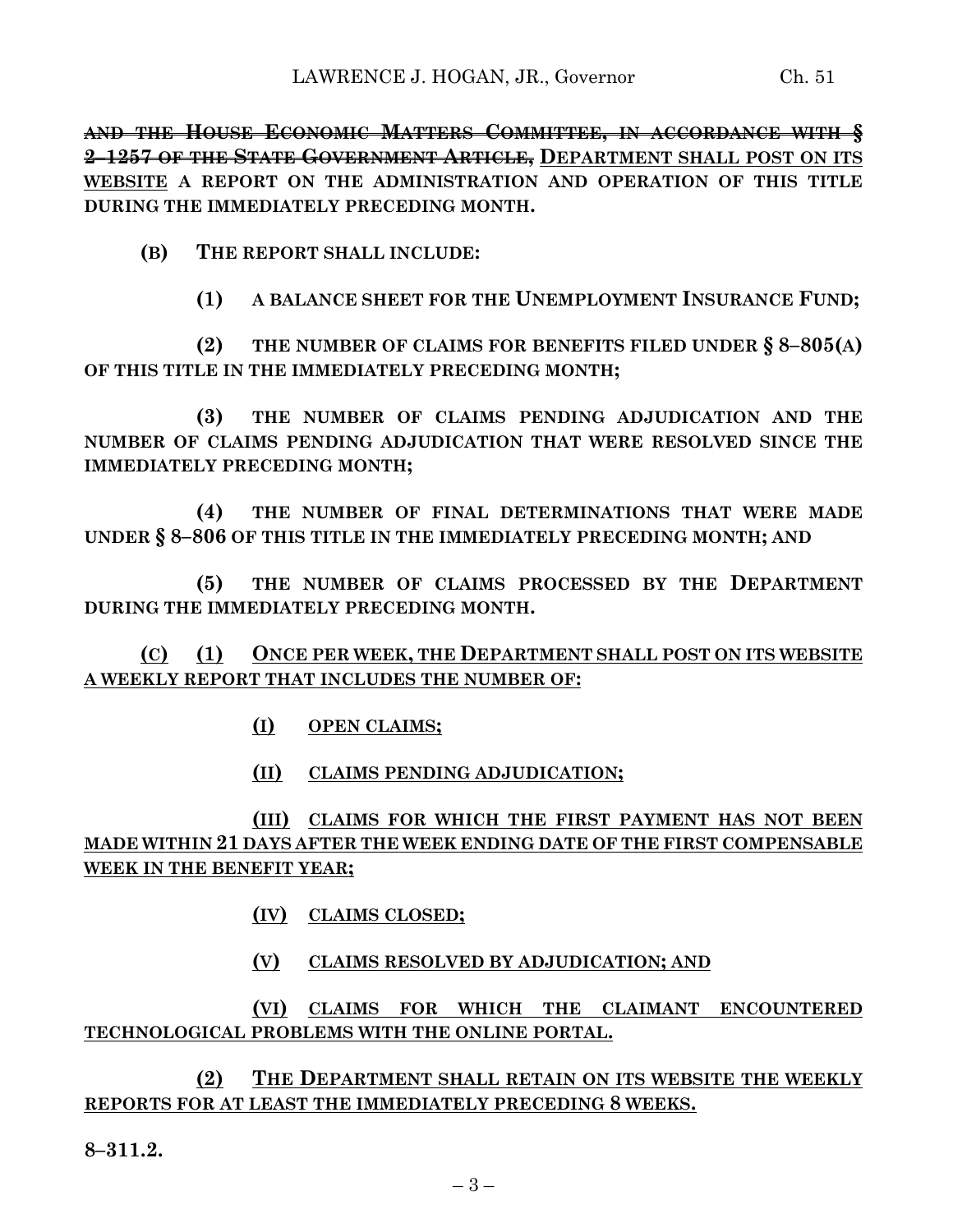## **(A) FOR THE PURPOSES OF THIS SECTION, A DISASTER EXISTS IF THE DEPARTMENT, FOR 4 CONSECUTIVE WEEKS, FAILS TO PAY AT LEAST 82% OF FIRST PAYMENTS WITHIN 21 DAYS AFTER THE WEEK ENDING DATE OF THE FIRST COMPENSABLE WEEK IN THE BENEFIT YEAR.**

**(B) (1) THE DEPARTMENT SHALL MONITOR THE UNEMPLOYMENT INSURANCE FUND FOR A DISASTER.**

**(2) WHEN THE ASSISTANT SECRETARY OF THE DIVISION OF UNEMPLOYMENT INSURANCE DETERMINES THAT THERE IS A DISASTER, THE DEPARTMENT SHALL:**

### **(I) INITIATE A DISASTER PLAN; AND**

**(II) COMPLY WITH THE REPORTING REQUIREMENTS ESTABLISHED UNDER SUBSECTION (B) (C) OF THIS SECTION.**

**(3) (I) THE DISASTER REPORTING REQUIREMENTS SHALL REMAIN IN EFFECT UNTIL THE DEPARTMENT, FOR 4 CONSECUTIVE WEEKS, IS PAYING AT LEAST 87% OF FIRST PAYMENTS WITHIN 21 DAYS AFTER THE WEEK ENDING DATE OF THE FIRST COMPENSABLE WEEK IN THE BENEFIT YEAR, IN ACCORDANCE WITH GUIDELINES PUBLISHED BY THE U.S. DEPARTMENT OF LABOR.**

**(II) WHEN A THE DISASTER REPORTING REQUIREMENTS ARE NO LONGER EXISTS BECAUSE AN "OFF" INDICATOR HAS BEEN TRIGGERED UNDER § 8–1103 OF THIS TITLE IN EFFECT UNDER SUBPARAGRAPH (I) OF THIS PARAGRAPH, THE ASSISTANT SECRETARY OF THE DIVISION OF UNEMPLOYMENT INSURANCE SHALL ANNOUNCE THAT THE DEPARTMENT IS NO LONGER REQUIRED TO ISSUE THE DISASTER REPORT UNDER SUBSECTION (B) (C) OF THIS SECTION.**

**(B) (C) (1) THE DEPARTMENT SHALL SUBMIT A DISASTER REPORT TO THE PRESIDING OFFICERS, THE SENATE FINANCE COMMITTEE, AND THE HOUSE ECONOMIC MATTERS COMMITTEE, IN ACCORDANCE WITH § 2–1257 OF THE STATE GOVERNMENT ARTICLE:**

**(I) WITHIN 7 DAYS AFTER THE DISASTER DETERMINATION; AND**

**(II) EVERY 30 DAYS THEREAFTER WHILE THE DISASTER IS ONGOING.**

**(2) THE REPORT SHALL INCLUDE:**